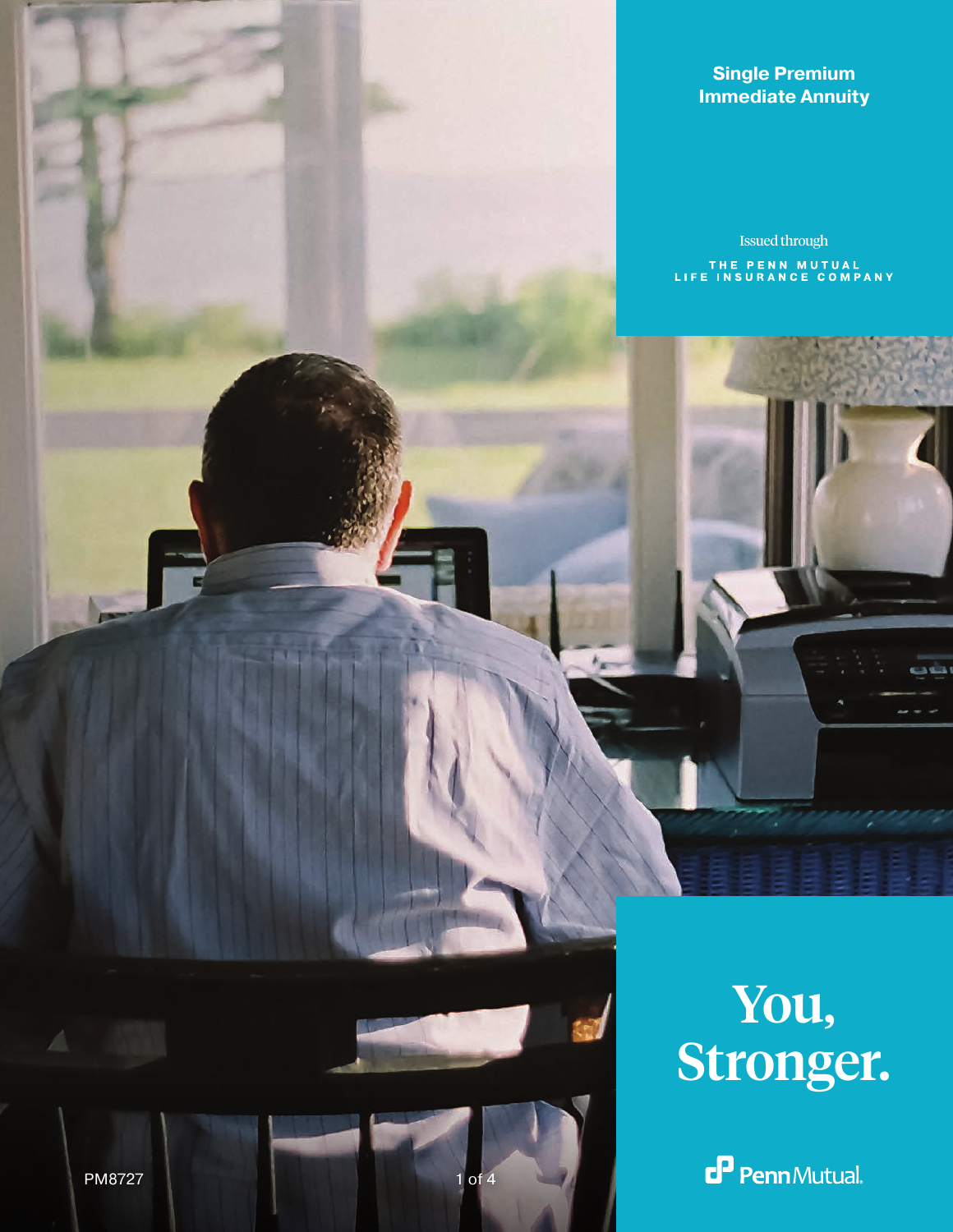

# Good things come to those who wait. And to those who don't.

A Single Premium Immediate Annuity is a tax-efficient tool to help you draw income from your retirement savings without having to wait. Because really, who wants to put life on hold?

You, Stronger. Talk to your financial professional about how a Single Premium Immediate Annuity can help you meet your retirement income goals, so you can start getting stronger today.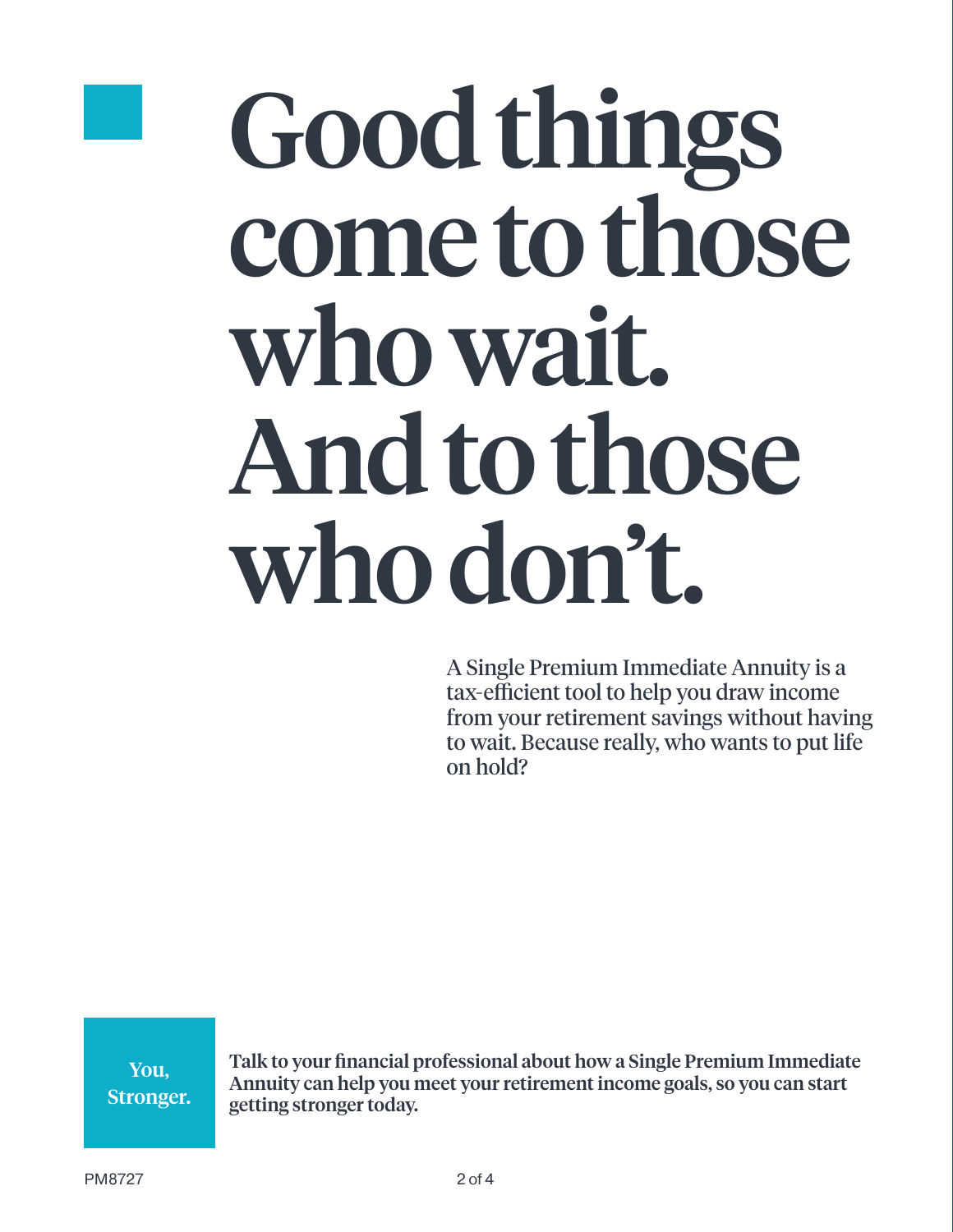## Here's everything you'll get:

| <b>Guaranteed</b><br><b>Income</b><br><b>For Life</b> | Annuities are the only retirement products that provide guaranteed<br>income for life-for you, or you and someone else. <sup>1</sup>                                                                                                                                                           |
|-------------------------------------------------------|------------------------------------------------------------------------------------------------------------------------------------------------------------------------------------------------------------------------------------------------------------------------------------------------|
|                                                       |                                                                                                                                                                                                                                                                                                |
| <b>Income</b><br><b>Protected</b><br><b>From Loss</b> | When we say your income is guaranteed, we really mean it. Your<br>income is protected from the risk of market losses.                                                                                                                                                                          |
|                                                       |                                                                                                                                                                                                                                                                                                |
| <b>Immediate</b><br><b>Income</b>                     | When you make your one-time annuity payment, you'll start receiving<br>your fixed income payouts right away. <sup>2</sup>                                                                                                                                                                      |
|                                                       |                                                                                                                                                                                                                                                                                                |
| <b>Income</b><br><b>Payouts</b><br><b>Your Way</b>    | You can choose to receive income for life or for a specified period of<br>time. And, several income options provide a feature to help lessen the<br>impact of inflation on your income. <sup>3</sup> Your financial professional can tell<br>you more about all of your income payout options. |
|                                                       |                                                                                                                                                                                                                                                                                                |
| <b>Death</b><br><b>Benefit</b>                        | We offer income options that include death benefits, such as allowing<br>a joint owner or beneficiary to continue receiving income, or paying a<br>probate-free lump sum to your named beneficiaries. Ask your financial<br>professional for details.                                          |

<sup>1</sup>All guarantees are based on the claims-paying ability of the issuer.

<sup>2</sup>A Single Premium Immediate Annuity is a single-payment product. No additional payments are permitted once the annuity is issued.The single payment must be a minimum of \$10,000. Your financial professional can advise you of the maximum payment permitted at the time you purchase your annuity.

<sup>3</sup>The Cost of Living Adjustment (COLA) benefit is available with non-qualified contracts only.